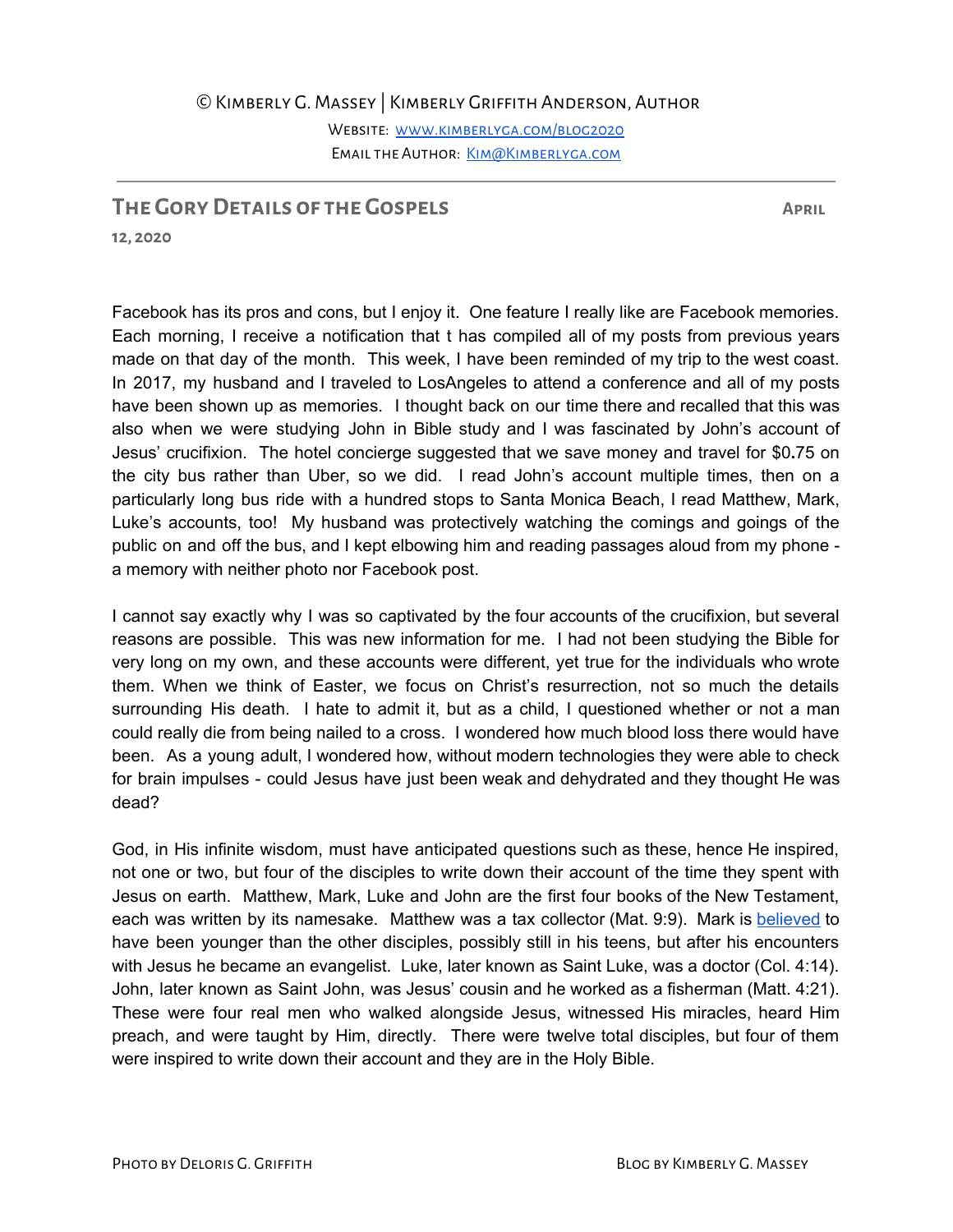Their accounts are very similar, but they differ in some of the details. If someone asks my children to write their account of this quarantine, they will be similar, but not identical because each of them have a different experience and memory. Matthew, Mark, and Luke say that Simon of Cyrene carried the cross, but John says Jesus was forced to carry His own cross. In prior verses we are told that Jesus had been flogged. The flogging likely made Him bloody and weak, so once he could carry it no more, Simon carried it the rest of the way. They all agree that the crucifixion took place at Golgotha, the place of the Skull. Matthew says Jesus was offered wine mixed with gall to drink, but Mark says it was wine mixed with myrrh. Luke and John do not mention this detail. All of them say, and "then they crucified Him," none give details of the number of people with hammers or nails, etc. I supposed there was a standard way of crucifying someone as it was a common punishment for criminals of the day. They all write about Jesus' clothes being divided up by people on the ground, and they all mention the sign that was posted, This is JESUS, THE King of THE JEWS. John tells of the brief argument between Pilate and the chief priests of the Jews about how the sign should have been worded. All except John write about the ridicule Jesus received as a common criminal. People questioned His power and authority telling Him that if He were really the Son of God, He should save Himself.

Mark 15:25 states, "It was nine in the morning when they crucified him." All except John write that they experienced darkness from noon until 3 in the afternoon, "for the sun stopped shining" (Luke 23:45). At 3 in the afternoon, all four agree that Jesus spoke for the last time, and was offered wine vinegar on a sponge. John adds that it was lifted up to Him on a hyssop stalk. Matthew 27:46 states, "About three in the afternoon Jesus cried out in a loud voice, *"Eli, Eli, lema sabachthani?"* (which means "My God, my God, why have you forsaken me?") He then says in verses 50-51, **"**And when Jesus had cried out again in a loud voice, he gave up his spirit. At that moment the curtain of the temple was torn in two from top to bottom. The earth shook, the rocks split." Matthew says an earthquake occurred, proving to the naysayers that Jesus was the Son of God. John tells us that the next day was a special Sabbath, and no bodies were to be left hanging and it was customary for the soldiers to break the legs of the crucified before taking them down. John 19:33-34 states, "But when they came to Jesus and found that he was already dead, they did not break his legs. <sub>34</sub>Instead, one of the soldiers pierced Jesus' side with a spear, bringing a sudden flow of blood and water." All four of the Gospels indicate that Joseph of Arimathea asked Pilate for Jesus' body. He wrapped it in cloths and placed it in a tomb in a nearby garden where no one else had ever been laid.

Reading the four accounts was sufficient to remove any doubts I may have had. People die everyday, but the sun doesn't stop shining for 3 hours. Earthquakes don't occur at the moment of death, unless it's the Son of God. We read in John about the breaking of legs. With crucifixion, I [read](https://www.theguardian.com/science/2004/apr/08/thisweekssciencequestions) that the weight of the body pulling down on the arms made breathing difficult causing suffocation. They would break the legs of the suspects to make it impossible for them to push themselves up in order to breathe. When the time came to break Jesus' legs, He was already dead, plus this fulfilled Old Testament prophecy - when the Israelites ate the passover lamb none of its bones were to be broken. (Ex. 12:46). Instead, a soldier pierced His side causing a spill of blood and water. Symbolically, we can interpret this as a proof of Jesus as the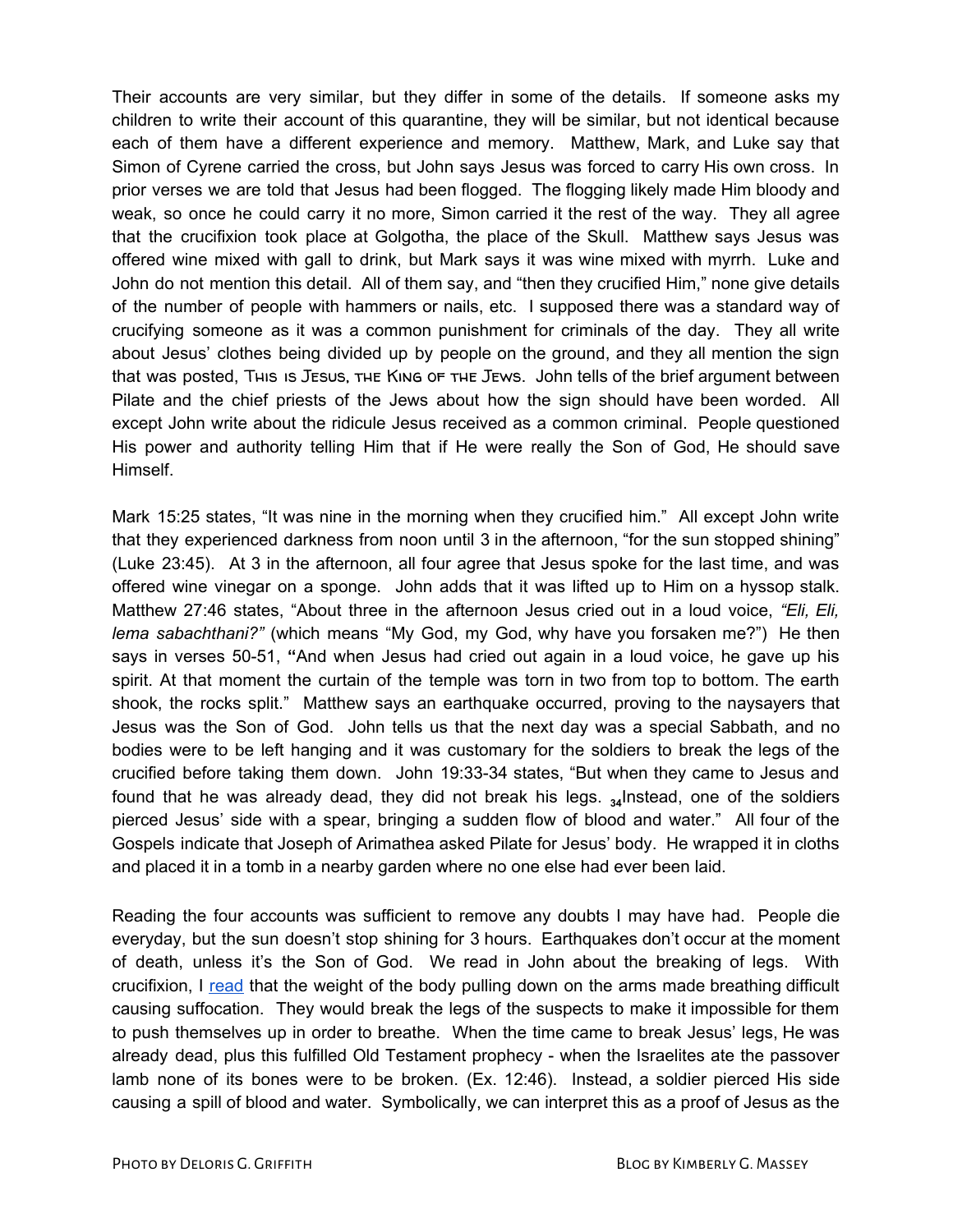living water He referenced in John 4:14, "but whoever drinks the water I give them will never thirst. Indeed, the water I give them will become in them a spring of water welling up to eternal life." If we look at this [scientifically](https://www.gotquestions.org/blood-water-Jesus.html), the combination of flogging and crucifixion would have caused His heart to beat rapidly, but be ineffective to move the fluids throughout His blood stream, a condition known as hypovolemic shock.

We all know that there are many different ways to die. If given the choice, crucifixion would not be among my preferred top three. To die by crucifixion was an excruciatingly long, painful process that was done with public witnesses. In the verses preceding those referenced above, in all four Gospels, there is discussion of the controversy surrounding the crucifixion of Jesus. He had not broken any laws. 1 Peter 2:22 tells us, "He committed no sin, and no deceit was found in his mouth." Basically, Jesus was crucified because He said that He was the Son of God, and that was blasphemy to those who did not believe Him. Additionally, and more importantly, He was crucified because God the Father planned for Jesus' death to take place in this way. Jesus' death was to serve a purpose.

Jesus was put to death because the penalty for sin is death. Sin and God cannot dwell together. Jesus, Himself, did not sin, but man sins daily. 1 John 1:8 says, "If we claim to be without sin, we deceive ourselves and the truth is not in us." We inherit a sin nature from the moment of conception because of the sins of the first man, Adam. Paul explains in Romans 5:12 (ESV), "**12**Therefore, just as sin came into the world through one man, and death through sin, and so death spread to all men because all sinned." In the Old Testament we read of the animal sacrifices performed to cover for sin. Those sacrifices were a bandage for sin, but not a cure. God loves people. He loves you and He loves me. He created man in His own image and desires to be in relationship with all of mankind. Sin separates us from God. God's solution was that He would send His Son, fully God and fully man, to live on the earth as a man and teach people the truth about how to live in love and holiness. Jesus suffered on the cross because of our sins - not because of His own. His suffering on the cross, paid the penalty for our sins - past, present and future. Because of Jesus, if we believe in Him, we are forgiven of our sins. When we die, our soul will live on, with God, in the paradise of heaven.

In all four of the Gospels, we read about the tearing of the temple curtain, but there is no [explanation](https://www.gotquestions.org/Most-Holy-Place.html) of this. In the book of Exodus 26, God gave instructions for how to build His temple, it would be His earthly dwelling place. One portion of the instructions were, "34And you shall make a veil of blue and purple and scarlet yarns and fine twined linen. It shall be made with cherubim skillfully worked into it. **<sup>32</sup>**And you shall hang it on four pillars of acacia overlaid with gold...<sub>33</sub>And the veil shall separate for you the Holy Place from the Most Holy." Only the High Priest could enter the Holy Place and God's dwelling place was the Most Holy, the two were separated by the temple curtain signifying that God was separate from sin. Upon Jesus' death, the temple curtain was torn meaning the separation was gone. Sin received its permanent atonement, its cure, when Jesus died. Today, there is no sin that any man or woman can commit that would cause his/her eternity to be spent in hell - IF he/she believes Jesus is the Son of God who died to atone for his/her sins. This is the Good News we celebrated on Good Friday (April 10, 2020).